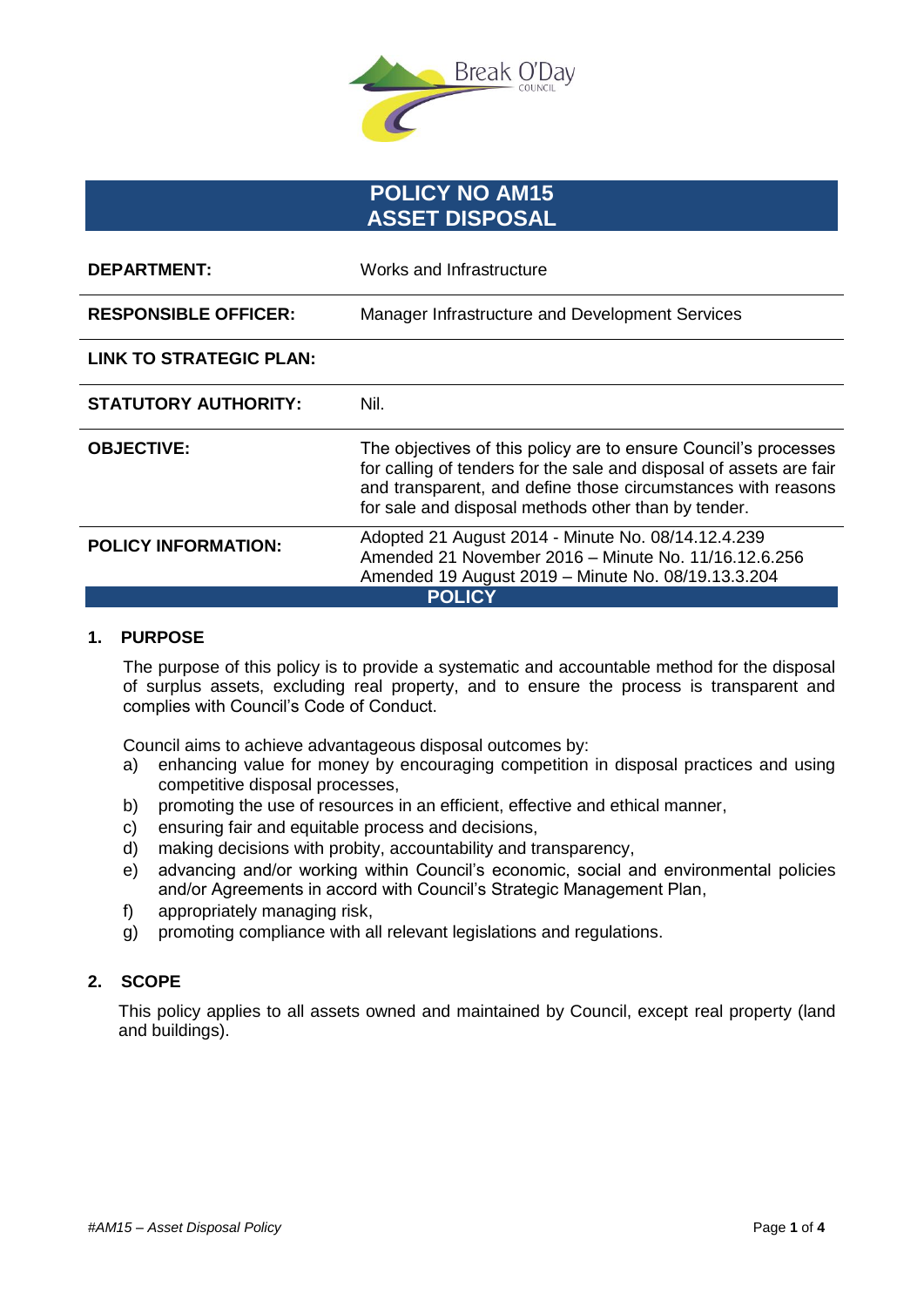

# **3. DEFINITIONS**

**"Asset"** means any item that Council owns and that is recognised by the Council's accounting system as an asset. This includes plant, machinery, equipment, tools, furniture and all other physical objects. In this policy, it does not include land, buildings, financial investments or finance related activities.

**"Major plant / equipment"** are assets that include trucks, graders, other operating machinery, motor vehicles and small plant items.

**"Minor plant / equipment"** are assets that include loose tools, store items, furniture, old computers, second hand items removed from other assets (such as air conditioners, bricks, pavers and exercise equipment), where the individual value of each plant or equipment is less than \$2,000.

**"Beyond economical repair"** means a classification given to an asset where that asset requires repairs likely to be more expensive than its replacement value.

# **4. PRINCIPLES**

# **Delegation**

The following positions have authority to approve the disposal of assets under their control that are surplus to requirements:

- General Manager
- Senior Managers

# **Disposal rules**

At all times, surplus assets or materials should be disposed of in a way that maximises returns whilst maximising open, transparent and effective competition. Most commonly this will be through publicly competitive process of public auction, public tender or through a secure electronic tendering/auctioning facility.

Prior to disposal, a reasonable effort is to be made to ensure no other Council area has a need for the asset.

Items of historical or cultural significance should be given special regard and any dangerous goods are disposed of only in an authorised and safe manner.

No warranty is to be offered on assets sold.

#### **Conflict of Interest**

The officer responsible for the disposal of any Council asset and the relevant Manager must ensure that no conflict of interest occurs in or as a result of the asset disposal process.

# **Reasons for disposal**

A decision to dispose of an asset may be based on one or more of the following:

- obsolescence,
- non-compliance with occupational health and safety standards,
- no use expected in the foreseeable future,
- no usage in the previous 6 months (stores stock items),
- optimum time to maximise return,
- discovery of hazardous chemicals or materials present in the asset,
- uneconomical to repair.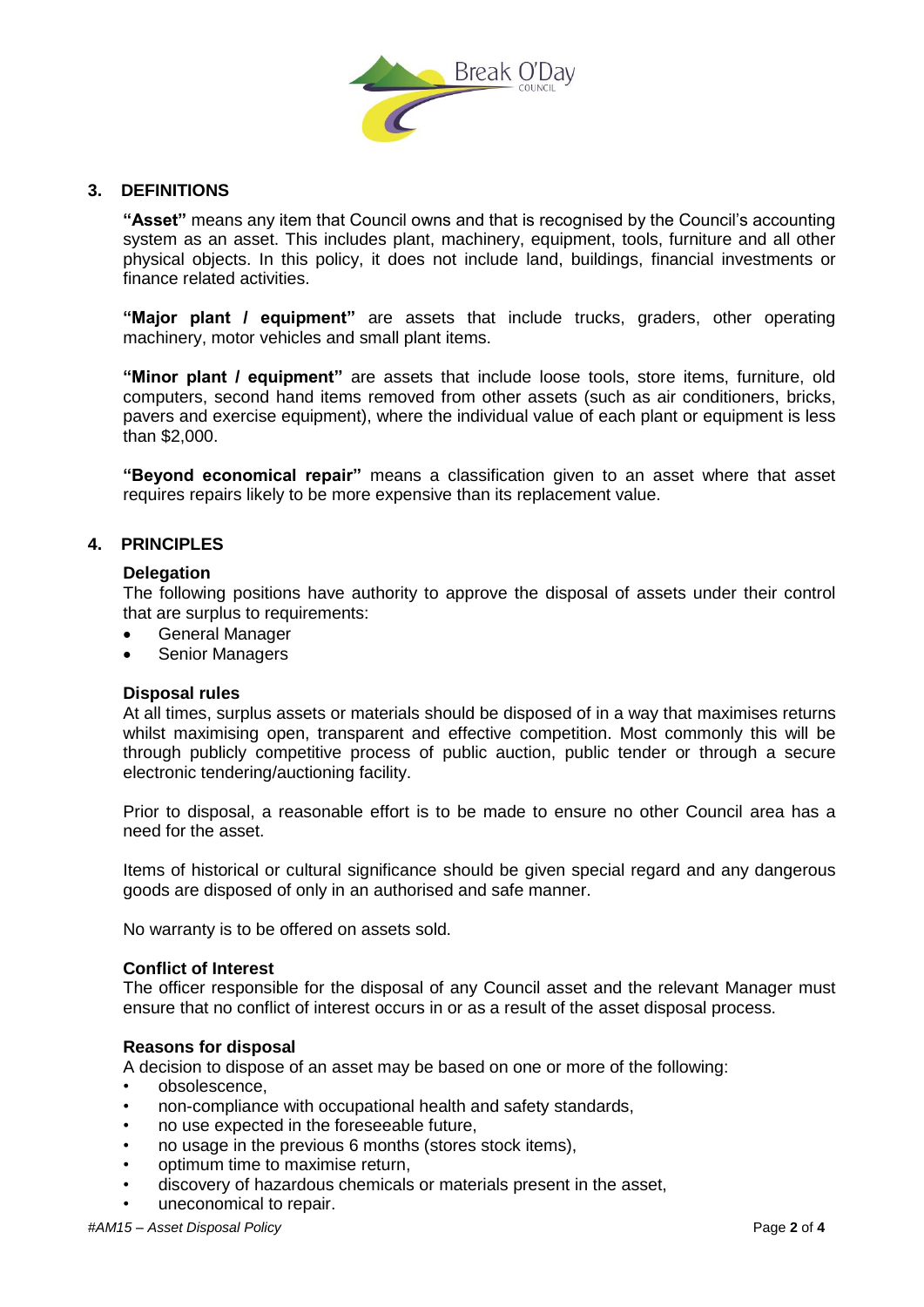

# **Preparing assets for sale**

A check must be carried out to ensure assets do not contain:

- additional items not intended for sale,
- confidential documents (records, files, papers),
- documents on Council letterhead or which may be used for fraudulent purposes,
- software (which could lead to a breach of licence or contain confidential data),
- hazardous materials.

As much as is practical, any "Break O'Day Council" identifying mark should be removed or obliterated. Spare parts held for a particular item shall be disposed of in one parcel with the asset.

# **Destruction of assets classified as beyond economical repair**

Where an asset is classified as beyond economical repair and council is unable to dispose of it through normal processes, the asset may be destroyed or removed to a waste disposal facility.

# **Sale of Information Technology (IT)/computer equipment**

Council is bound to wipe all Council data and software applications from all hard drives, and remove external asset tags and labels connecting a machine to the Council.

# **5. MAJOR PLANT / EQUIPMENT DISPOSAL**

# **Methods of disposal of assets**

As appropriate, any of the following methods may be used for the sale or disposal of major plant/equipment:

- a) trade in trading in goods to equipment suppliers,
- b) expressions of interest seeking expressions of interest from buyers,
- c) select tender seeking tenders from a selected group of persons or companies,
- d) open tender openly seeking, through advertisement, tenders or buyers,
- e) public auction by appointment of a suitably qualified auctioneer with an established reserve price.

Selection of a suitable option will include consideration of:

- the public demand and interest in the asset,
- the method most likely to return the highest revenue,
- the value of the asset.
- the costs of the disposal method compared to the expected return,
- compliance with statutory and other obligations.

# **Disposal Conditions**

- The reasons for selecting the method of sale, including the reasons for using anything other than a tender process, will be documented in Council's records management system.
- Council Members and employees of the Council will not be permitted to purchase major plant/equipment unless the purchase is through public auction or open tender.
- Where relevant, purchasers will be required to acknowledge in writing that no warranty is given in respect of the suitability and condition of the item before purchasing any item of major plant/equipment.